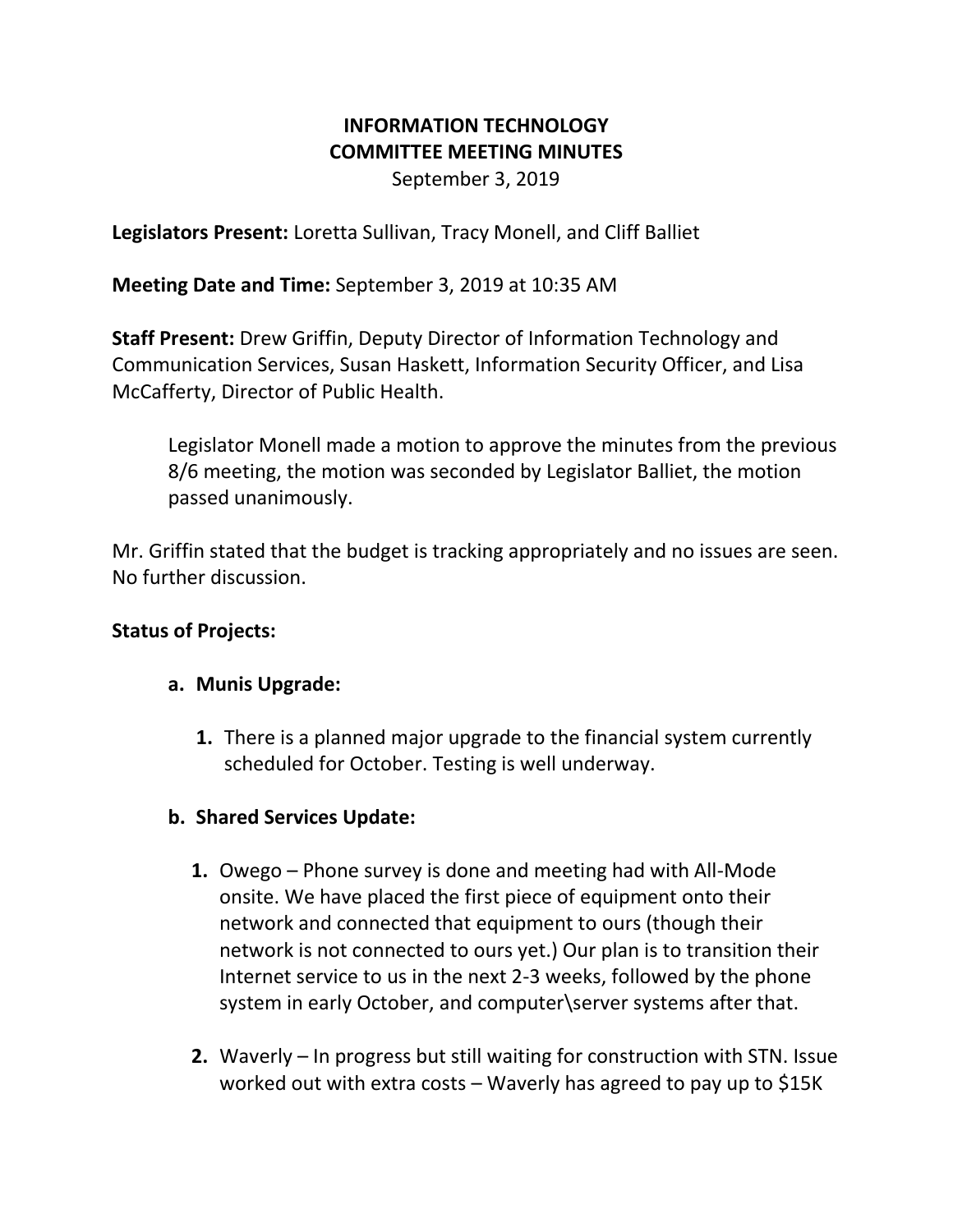for make-ready costs that exceed the grant monies – and that work is progressing. Phone survey done but more progress is not possible until STN completes construction.

- **3.** Barton Met with town board, got approval for shared services, all documents signed. Onsite survey has been done for phones and STN is preparing to do construction. STN is already in front of building so construction timeline will be (relatively) short, probably 60 days.
- **4.** New equipment at County to upgrade our infrastructure has been installed. Storage area networks, both primary and secondary, have been upgraded with additional capacity (\$26K), paid for entirely via shared services grant.

### **ISO report:**

- **a.** Phishing email info sent to all users. This explains what it is and what to do. Our end-users are our first concern when it comes to cyber security.
- **b.** NYS Shields Act A new law for NYS governments for cyber hygiene minimum standards. Expected to be passed around April 2020. The ISO is asking to attend the NYSLGITDA meeting in Oct where the Bonadio Group will be discussing what this new law means to County operations.
- **c.** NYMIR online classes are being done.

### **Open Discussion:**

**a.** ITCS is in new discussions with Empire Access, a provider that leverages Southern Tier Network, about using the space in the POP to expand their Internet service in the County, at least in Owego (they currently already serve Waverly.) This is a direct result of the planning work being done for the last few years to strategically build dark fiber.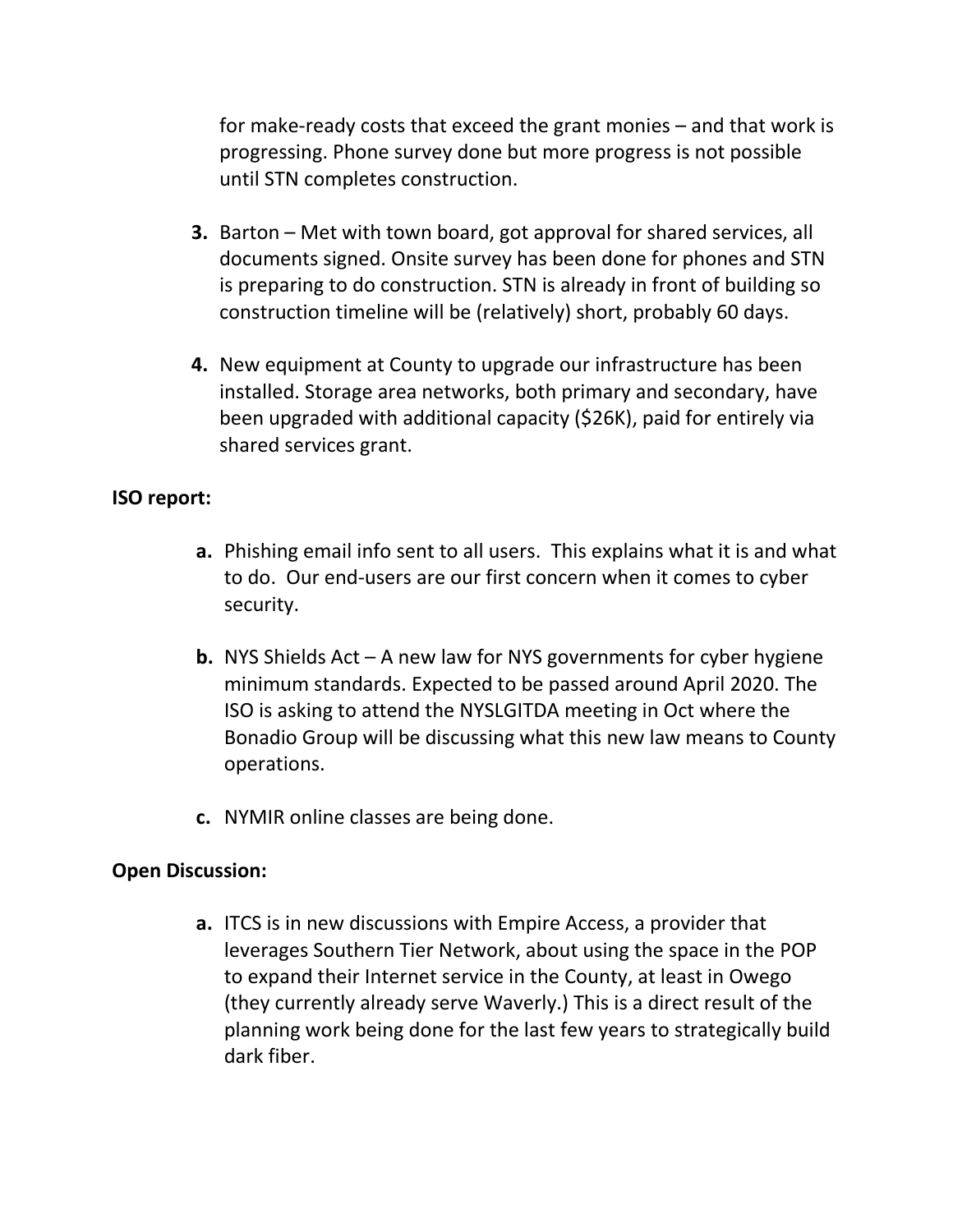- **b.** CIO Camin has had some initial discussions with very high-level folks running the state's network to more fully understand the state's plans regarding the plans for the DSS computer networks. The state has been slowing changing the rules for the DSS folks, removing supports for computer systems they had relied on, even though they have not made any moves to fully remove the state network computers in DSS locations. For example, previously there were rules where the state would replace a computer that breaks with an exact replacement – even after the primary warranty expired. A few weeks ago they changed that policy and if a computer breaks they will still replace it – but only with a thin client or dumb terminal. This is likely to accelerate the discussion about bringing DSS computers onto the County's network.
- **c.** Mary has retired and is back to consult solely on migrating the remaining AS400 program that has box locations of items in records storage and finish the comp time letter program (90% complete – in testing.) Charles Root is doing well and settling into the new position. The transition between them has been good and he has picked up on the tasks needed.
- **d.** Follow up on the DSS Northwoods issue this was a database corruption issue. Northwoods wanted to do extensive testing of tracking data (not work data) that we do not have to retain and was almost two years old. Now that IT is managing the support of it, we have had more concrete discussions with Northwoods about proper retention policies and pushed them to simply remove the nonneeded data, which will likely save several thousand dollars in costs that were estimated to handle it previously.
- **e.** Still have not got an answer from the state on the cybersecurity grant awards. Was stated they would announce them in mid-July. Will continue to wait.

Executive Session called for by Legislator Monell at 10:50.

Meeting adjourned at 10:55.